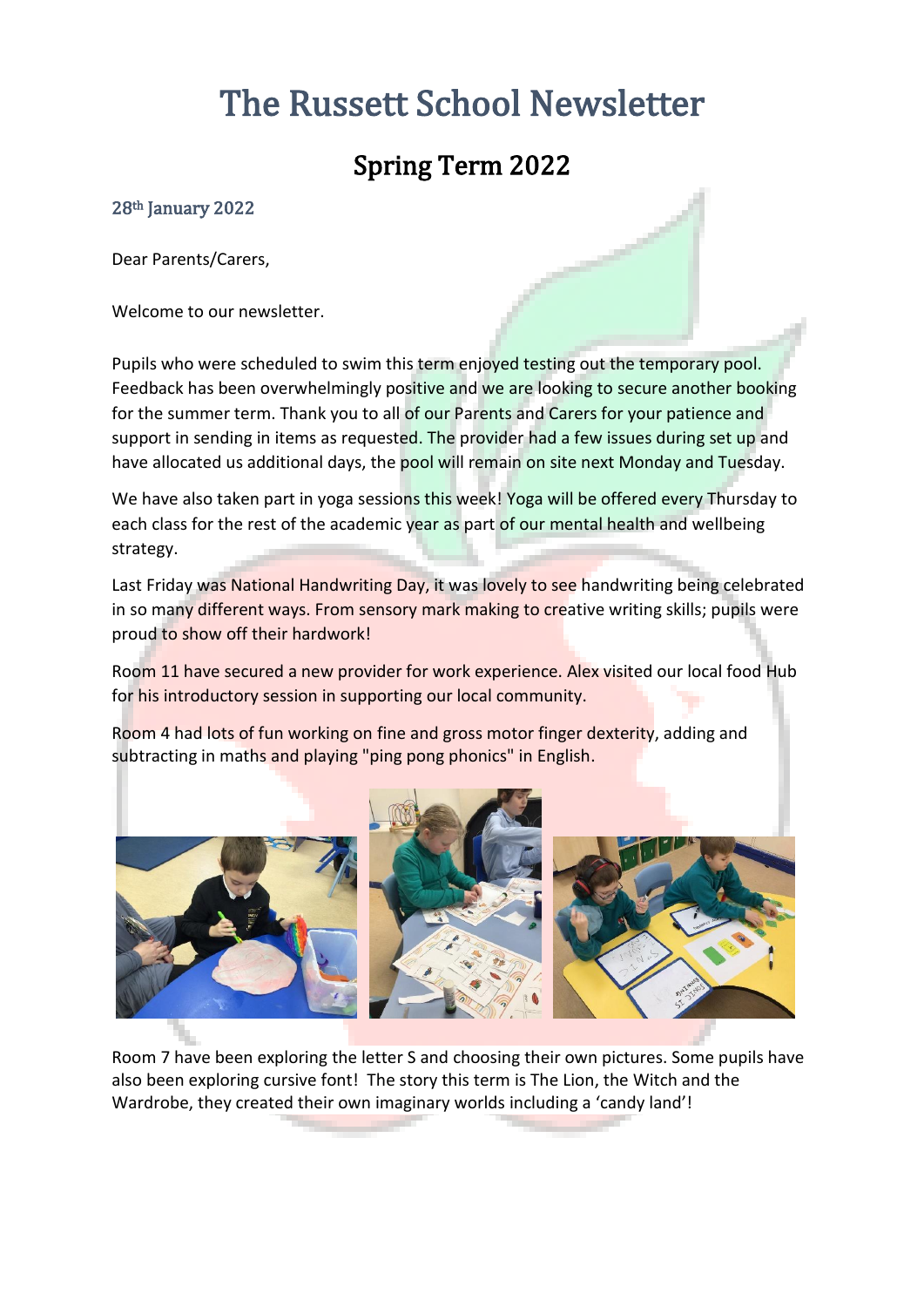

Room 2 enjoyed tracing over letters and mark-making in sensory trays. They also enjoyed writing their name on the whiteboards for National Handwriting Day.



Room 11 have been investigating the concept of 'money'. They have also explored the use of technology in learning how to word process as well as using for leisure. Adam enjoyed engaging in fine motor development skills and cause and effect activities. Isaac and Alex have also been a great help in delivering the dinner trolley and working out how to use the washing machine!



### Student Voice…

Here is what our children and young people have said about us or shown us this week!...

- I went underwater without holding my nose Adam
- I really liked the light room because of the ball pit Kieran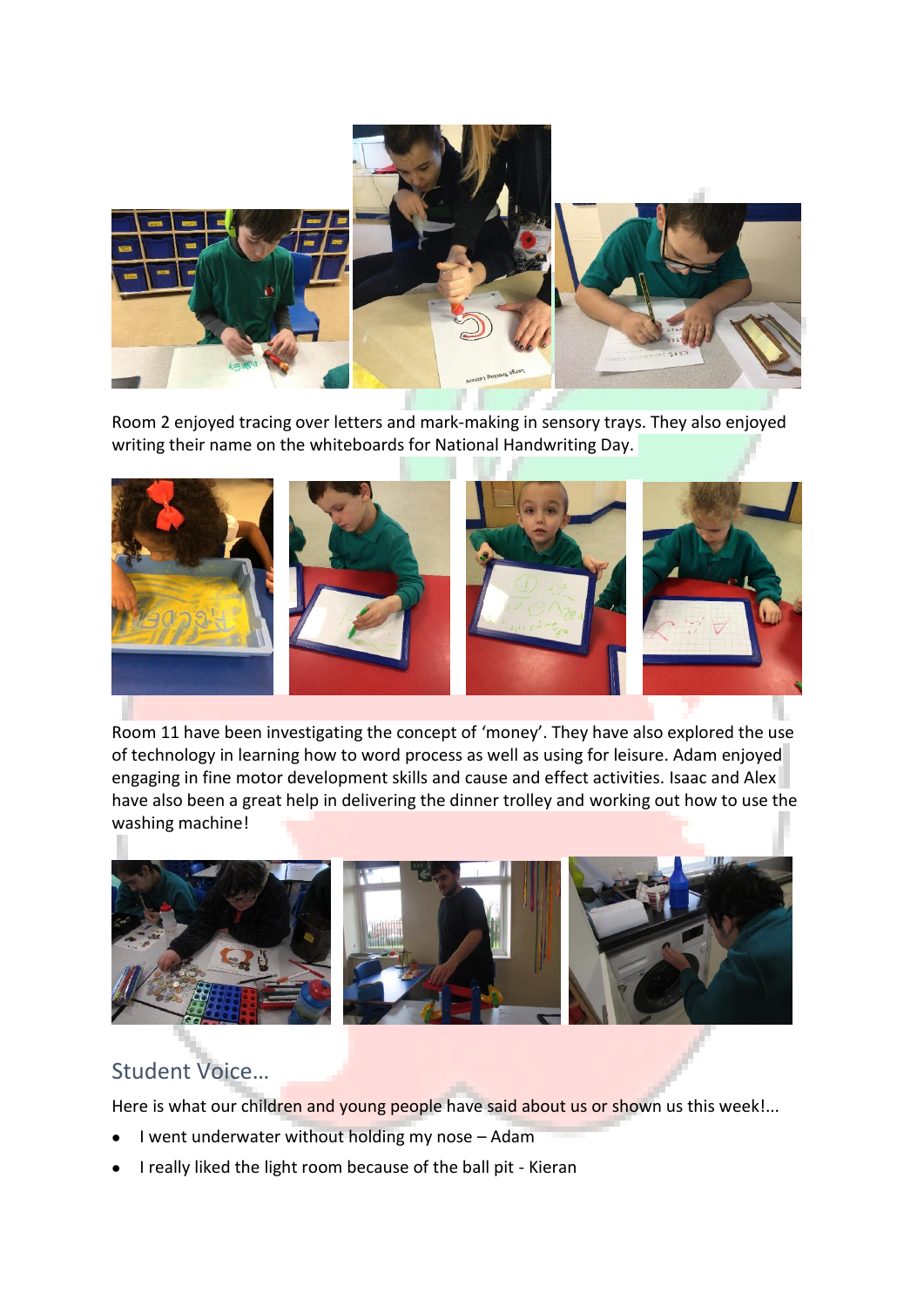- I enjoyed making biscuits for Chinese New Year Adam
- I really liked swimming with the floaty thingies Kai

#### **Independent Advice and Support Service (IASS)**

SEND Information, Advice and Support Service (SENDIASS) offers a confidential service which gives parents/carers, children and young people impartial advice and information to make informed decisions. Young people aged 16 to 25 can also access the service directly.

For more information visit: <https://www.livewell.cheshirewestandchester.gov.uk/Services/1279>

Telephone: 0300 123 7001 Email: [iasservice@cheshirewestandchester.gov.uk](mailto:iasservice@cheshirewestandchester.gov.uk)

#### **Parent Carer Forum**

The PCF are a group of voluntary group of Parents & Carers in Cheshire West & Chester who have children / young people with special education needs and/or disability (SEND) and represents families of children and young people with SEND.

They support parents/carers by:

- Gathering information from Parents and Carers.
- Attending meetings with services in our area Education, Health & Social Care.
- Sharing collective views and experiences of Parents and Carers with the Local Authority and Health Services.
- Feeding back information and news to Parents and Carers.
- Networking with other organisations and groups in our area.
- Sharing what we learn at events and on-line

The Parent/Carer forum has developed a website to assist parents/carers which can be accessed by th[e link](https://www.pcfcheshirewest.org/who-we-are) attached to pcfcheshirewest.org by Phone[: 0161 255 5634](tel:0161%20255%205634) or Email: [contact.pcfcwac@gmail.com](mailto:contact.pcfcwac@gmail.com) .The PCF are currently conducting a [survey](https://www.pcfcheshirewest.org/survey) which can be accessed by this link or on the website and are always keen to hear your views.

**Dates for your diary –** please see our school website Calendar | The Russett School [\(therussettlearningtrust.co.uk\)](https://www.therussettlearningtrust.co.uk/russett-school/parents/calendar/)

#### **Key Contacts**

School office: 01606 853005 or via email [admin@russett.cheshire.sch.uk-](mailto:admin@russett.cheshire.sch.uk) please do not hesitate to contact us if you have any questions or concerns.

- Executive Headteacher- Emma Leach
- Deputy Head of Academy (Lower School) Jess Dennis
- Deputy Head of Academy (Upper School) Kathryn Richardson